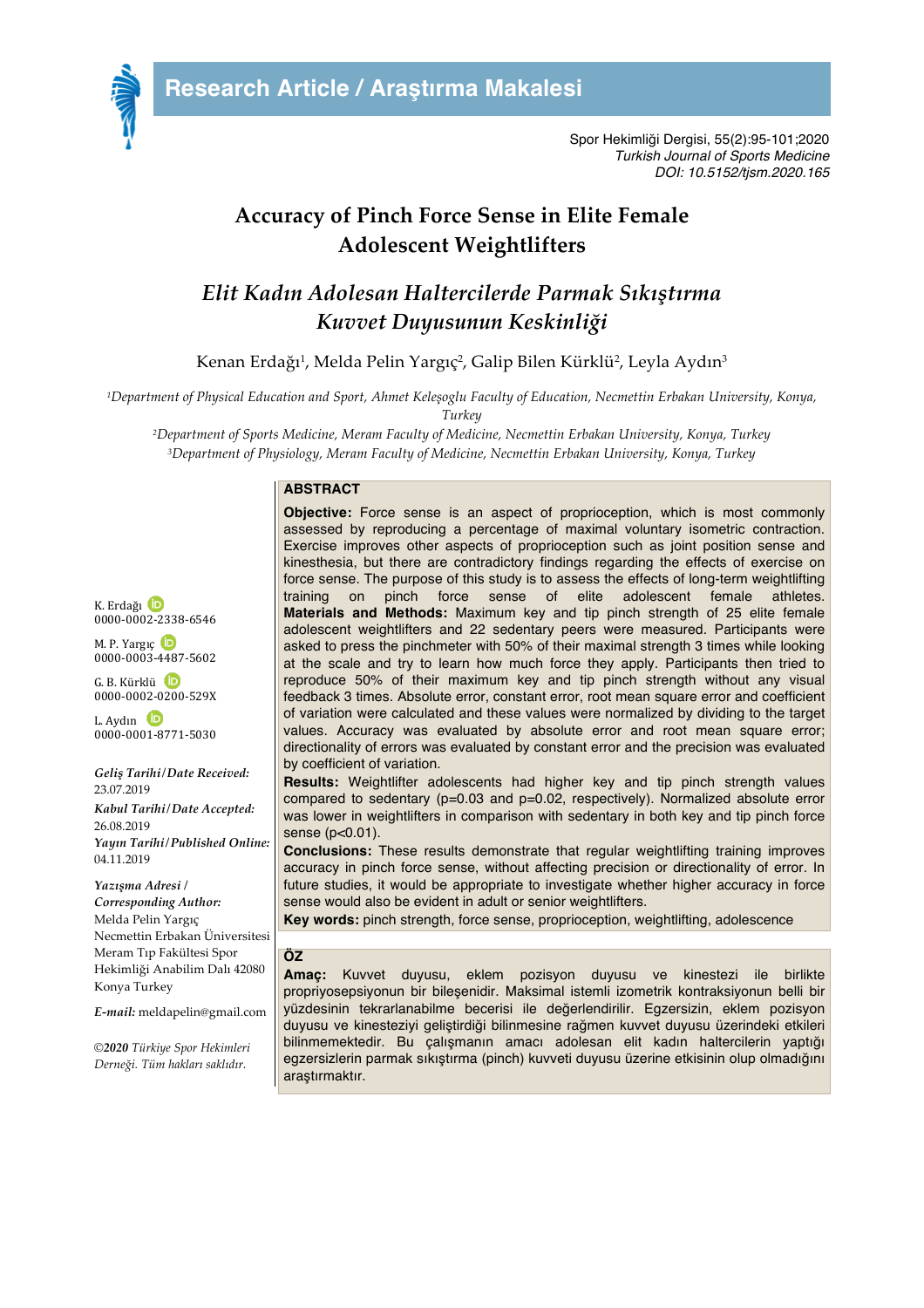**Gereç ve Yöntem:** Çalışmaya 25 elit kadın adolesan halterci ve 22 sedanter kadın akranı dahil edildi. Her bir katılımcının maksimum lateral ve iki nokta parmak sıkıştırma kuvveti değerleri pinchmetre kullanılarak ölçüldü. Katılımcılara bu değerin %50'sini oluşturacak şekilde pinchmetreye bakarak 3 kez sıkıştırmaları ve bu kuvveti öğrenmeye çalışmaları istendi. Daha sonra katılımcılardan herhangi bir görsel geribildirim almadan 3 kez daha aynı hedef kuvveti oluşturmaları istendi. Elde edilen ölçümlerden mutlak hata, ortalama hata kareleri kökü, varyasyon katsayısı, sabit hata hesaplandı. Her bir parametre hedef değere oranlanarak normalize edildi. Karşılaştırmalarda normalize değerler kullanıldı. Mutlak hata ve ortalama hata kareleri kökü denemelerin doğruluğunu; varyasyon katsayısı tutarlılığını; sabit hata ise hatanın yönünü değerlendirmek için kullanıldı.

**Bulgular:** Haltercilerin lateral ve iki nokta parmak sıkıştırma kuvveti değerleri sedanterlere kıyasla daha yüksek (sırasıyla *p=0.03* and *p=0.02*), normalize edilmiş mutlak hata değerleri ise daha düşük olarak bulundu (p<0.01).

**Sonuçlar:** Bu sonuçlar, düzenli halter antrenmanının adölesanlarda parmak sıkıştırma kuvvetini artırdığını, ayrıca hatanın tutarlılığını ve yönünü etkilemeden, parmak sıkıştırma kuvveti duyusunun doğruluğunu geliştirdiğini göstermektedir. Gelecek çalışmalarda genç sporcularda gözlemlenen kuvvet duyusundaki yüksek doğruluğun, yetişkin veya yaşlı haltercilerde de olup olmadığını araştırmak uygun olacaktır.

**Anahtar sözcükler:** Parmak sıkıştırma kuvveti, kuvvet duyusu, propriyosepsiyon, halter, adolesan

**Available at:** http://journalofsportsmedicine.org and http://dx.doi.org/10.5152/tjsm.2020.165 **Cite this article as:** Erdagi K, Yargic MP, Kurklu GB, Aydin L. Accuracy of pinch force sense in elite female adolescent weightlifters. *Turk J Sports Med*. 2020;55(2):95-101.

#### **INTRODUCTION**

Proprioception is defined by Buzzard as the "sixth sense". A more precise definition would be "the sense of posture, movement and changes in equilibrium, and the knowledge of position, weight, and resistance of objects in relation to the body" $(1)$ . Proprioception in general is affected by age, injury, chronic conditions and exercise training (2). Although exercise is known to improve proprioception, whether this improvement is a result of peripheral adaptation, neural plasticity or both remains unknown (3). Force sense is one of the three aspects of proprioception, together with joint position sense and kinesthesia; and it is most commonly assessed by reproducing a percentage of maximal voluntary isometric contraction  $(4,5)$ . Force sense evaluates one's ability to detect muscle tension. Accuracy in controlling muscle tension may help athletes to fire muscles when necessary and potentially decrease the chance of injury (6). Although training has beneficial effects on proprioception in general, the effects of training on force sense is not clear due to contradictory findings in the literature. For instance, in Smith and coworkers' study, it was found long-term gymnastic training improved force sense of elbow flexors  $(7)$ ; however in Netscher and coworkers' study, patients with ankle instability failed to improve their ankle

force sense following a 6-week training program (6). 

Joints and movements through which force sense can be measured include but are not limited to ankle, shoulder, knee, handgrip, and pinch strength. Pinch strength is a frequently tested parameter in patients with entrapment neuropathies or traumatic hand injuries (8,9). It is a reliable test measure that establishes a baseline from which to evaluate improvement, assess the efficiency of treatment and set individual goals for each patient  $(10)$ .

Weightlifting is associated with higher risk of neuropathies at the shoulder, elbow and wrist; such as suprascapular nerve entrapment, musculocutaneous nerve palsy, entrapment of the distal posterior interosseous nerve, cubital tunnel syndrome and carpal tunnel syndrome  $(11-$ 13). Among these neuropathies, in carpal tunnel syndrome the median nerve is entrapped and the pinch strength is impaired. Weightlifters flex and extend the wrist excessively during training and the hypertrophy of the lumbricals is also associated with median nerve compression in weightlifters (14). Therefore, weightlifters are considered as a risk group for median neuropathy and pinch strength is of special importance in this population, because the target pinch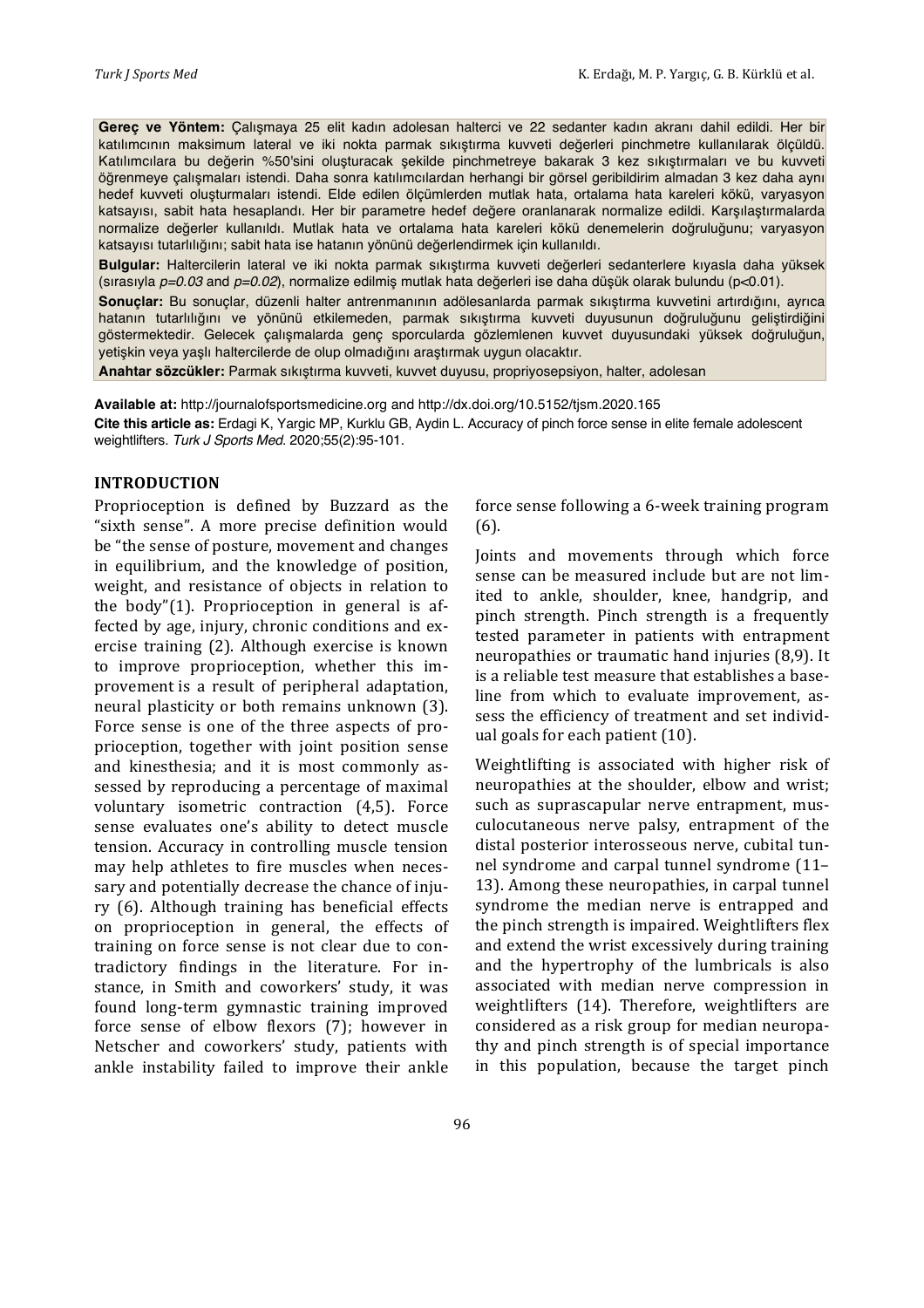force in the treatment of median neuropathy should be different among weightlifters.

Whether force sense measures of weightlifter adolescents are different than sedentary peers is not clear. In this regard, the purpose of this study is to assess the effects of long-term elitelevel weightlifting training on pinch force sense.

## **METHODS**

This study was approved by Local Ethics Committee (Project number: 2018/1584). Written informed consents were obtained from all individual participants and legal representatives of minors. 

## **Participants**

In total, 47 right-handed healthy subjects (25 female weightlifters and 22 female sedentary peers) participated in the study. Mean age of weightlifters was  $16.4 \pm 1.63$  years, and control group was  $15.7 \pm 0.45$  years.

Female adolescent weightlifters who have been training regularly for at least 4 years and competed at national and/or international level were recruited for the research. Athletes regularly trained 5 days a week, 3 hours a day at minimum. A typical weightlifting training session of the athletes included snatch, clean& jerk, front full squat and snatch drop movements. Sedentary controls of the same age and sex were also invited to the study as a control group. Participants who suffered from an injury related to hand, wrist, elbow or shoulder within 3 months prior to study were excluded. Also, exercising regularly was an exclusion criterion only for control group.

## **Anthropometrics and Hand Dominance**

Height was measured barefoot using a portable stadiometer with a precision of 0.1 mm (Seca 206, Germany) and body weight was measured by a digital scale (WB-800S plus, Tanita Corporation, Japan). Body mass indexes were calculated accordingly. Demographics and anthropometrics of participants are given in Table 1.

**Table 1:** Demographic and anthropometric characteristics of weightlifters and sedentary controls. Data is displayed as "mean  $\pm$  standard deviation".

|                           | Weightlifters     | <b>Sedentary</b> | p value  |
|---------------------------|-------------------|------------------|----------|
| N                         | 25                | 22               |          |
| Age (years)               | $16.40 \pm 1.63$  | $15.72 \pm 0.45$ | 0.09     |
| Height (m)                | $1.60 \pm 0.07$   | $1.64 \pm 0.05$  | $0.047*$ |
| Mass (kg)                 | $58.69 \pm 12.50$ | $56.27 \pm 7.93$ | 0.84     |
| Body mass index $(kg/m2)$ | $22.64 \pm 3.65$  | $20.84 \pm 2.41$ | 0.06     |

Hand dominance of participants were determined by Edinburgh Inventory (validated Turkish version) (15) and Geschwind score. Ouestions in the inventory were scored as  $-10$ ,  $-5$ , 0, +5, +10, respectively and total scores between - 100/-40 were considered left-handed, between -35/35 were considered both-handed and scores between  $+40/+100$  were considered righthanded (16). Only dominant hands were used in the research.

#### **Pinch Strength Measurement**

Tip (two-point) pinch and key (lateral) pinch strength of participants were measured by Baseline™ Evaluation Instruments - Hydraulic Pinch Gauge. Subjects were seated with their shoulder adducted, in neutral rotation, elbow at  $90^{\circ}$  of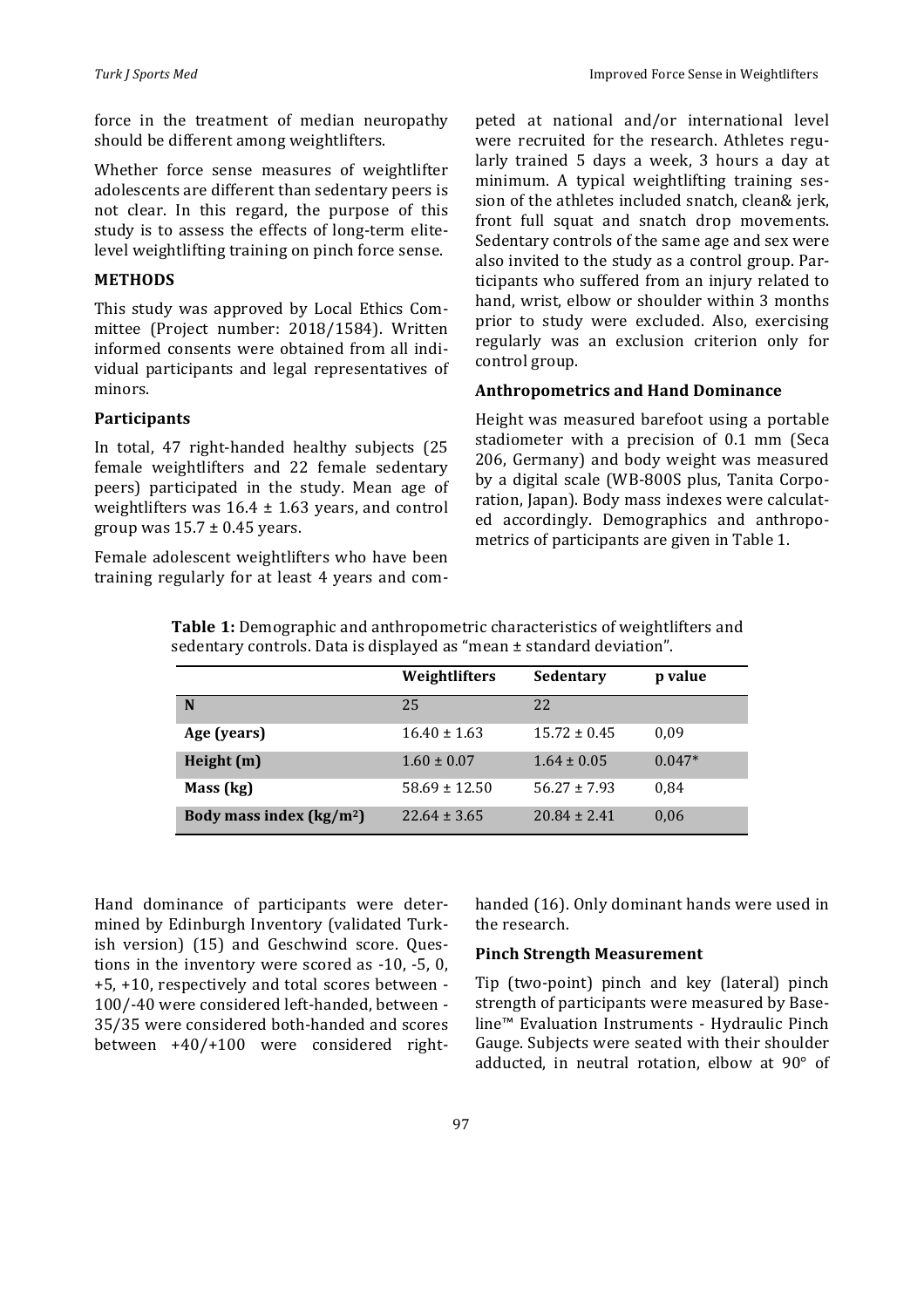flexion, and forearm in neutral position as described by Mathiowetz et al (17). Descriptions of the American Society of Hand Therapists were adopted and used as described in the work of Mathiowetz et al. in this study. Hence, key (lateral) pinch is defined as pad of the thumb against the radial side of the index finger between the distal and proximal interphalangeal joint; whereas tip pinch is defined as thumb tip to index finger tip  $(10,17)$ . Dynamometer was held lightly by the examiner to keep the instrument in correct position. Participants were instructed to squeeze the instrument as hard as possible for three consecutive times and the best result was recorded as maximal strength.

#### **Force Sense Measurement**

Target force was established as 50% of the maximal key and tip pinch strength for force sense measurements and participants were instructed to squeeze the instrument only to this individual target force value guided by visual feedback. They were allowed to repeat three times under visual feedback and were informed that they will be asked to reproduce the same force without any visual feedback afterwards. Three trials of reproducing 50% of the maximum strength (without visual feedback) were recorded.

#### **Data Analysis**

Accuracy in force sense was evaluated with absolute error (AE) and root mean square error (RMSE). Directionality of reproduced forces in relation to target load (under-/overshooting) was evaluated with constant error (CE). Precision in reproducing the target load was evaluated with the coefficient of variation (CV). Absolute error is the average of the absolute values of each trial error. Coefficient of variation is the ratio of the standard deviation to the mean. Constant error and root mean square error are calculated according to Formula 1 and Formula 2, respectively. Normalized versions of constant error ( $nCE$ ), absolute error ( $nAE$ ), and RMS errors (nRMSE) were calculated by (Error/Target Load\*100). Only normalized errors and coefficient of variation were used for comparisons between groups.

## **Formula 1:**

Constant Error=  $(\sum_{i=1}^{n} (X_i - X_{target})) / n$ 

**Formula 2:** Root Mean Square Error =

$$
\sqrt{(\sum_{i=1}^{n} (X_i - X_{\text{target}})^2)/n}
$$

Normality of the data distribution was tested by density plots, histograms and Shapiro-Wilk test. Descriptive statistics were used to analyze the demographic characteristics of participants. Student's t test for normally distributed data and Wilcoxon rank-sum test were used for inferential analyses of non-normally distributed data. The level of significance was set at  $p < .05$ . All analyses were performed using R software, version 3.5.1(18).

## **RESULTS**

The maximum key and tip pinch strength values of weightlifters and sedentary adolescents are displayed in Table 2. Maximum key and tip pinch strengths of weightlifters were significantly higher than of sedentary peers  $(p=0.03)$  and *p=.02*, respectively).

Values of AE, nAE, CE, nCE, RMSE, nRMSE, and CV for key and tip pinch force sense of weightlifters vs. sedentary controls are presented all together in Table 3. Also, nAE values of key and tip pinch force sense are shown graphically in Figure 1 and 2, respectively.

Weightlifters displayed less nAE in both key and tip pinch force sense compared to sedentary  $(p<0.01, both.)$  (Table 3, Figure 1, Figure 2).

**Table 2:** Maximum key and tip pinch strength values of weightlifters and sedentary adolescents.

|               | Weightlifters  | Sedentary        |
|---------------|----------------|------------------|
| Key pinch, kg | $6.8 \pm 1.02$ | $6.0 \pm 1.02$ * |
| Tip pinch, kg | $4.3 \pm 1.24$ | $3.6 \pm 0.75$ * |

\* Significantly different than weightlifters *(p<0.05).*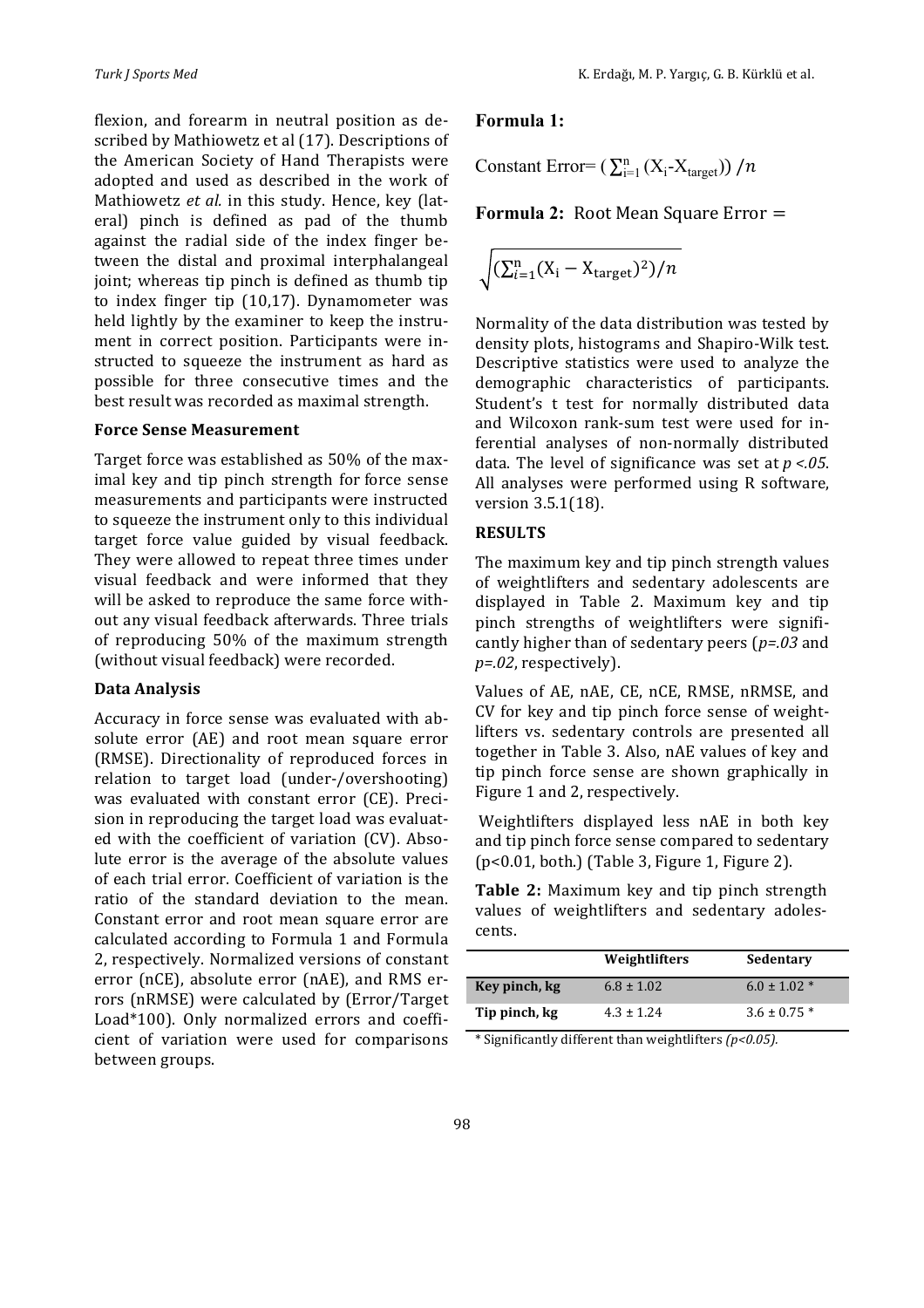**Table 3:** Key and tip pinch force sense errors of weightlifters vs sedentary controls. (Data with a normal distribution is presented as mean  $\pm$  standard deviation, whereas data with a non-normal distribution is presented as median value with interquartile range.) \*Significantly different from sedentary *(p<0.01)*.

|                                 | Key pinch        |                  | Tip pinch         |                   |
|---------------------------------|------------------|------------------|-------------------|-------------------|
|                                 | Weightlifters    | <b>Sedentary</b> | Weightlifters     | Sedentary         |
| <b>Absolute Error</b>           | 0.8(0.83)        | $1.2 \pm 0.62$   | 0.7(0.66)         | 1.0(1.29)         |
| <b>Normalized AE</b>            | $9.3^* (11.90)$  | 15.2 (19.40)     | $16.7^*$ (15)     | $31.6 \pm 16.01$  |
| <b>Root Mean Square Error</b>   | $1 \pm 0.65$     | $0.8 \pm 0.33$   | 0.8(0.61)         | $0.9 \pm 0.49$    |
| <b>Normalized RMSE</b>          | $13.1 \pm 7.82$  | 9.8(8.93)        | 20.0(13.62)       | $20.1 \pm 8.82$   |
| <b>Constant Error</b>           | $-0.5(0.98)$     | $-0.5 \pm 1.27$  | 0(1.17)           | $0.1 \pm 1.61$    |
| <b>Normalized CE</b>            | $-2.6 \pm 12.51$ | $1.4 \pm 26.99$  | $-11.1 \pm 23.42$ | $-10.9 \pm 33.65$ |
| <b>Coefficient of Variation</b> | $0.1 \pm 0.05$   | $0.1 \pm 0.06$   | $0.1 \pm 0.06$    | 0.1(0.13)         |

AE: Absolute error, RMSE: Root mean square error, CE: coefficient of variation



**Figure 1:** Boxplots displaying normalized absolute error (nAE) of key pinch force sense. Two groups are significantly different than each other, *p<0.01*



**Figure 2:** Boxplots displaying normalized absolute error (nAE) of tip pinch force sense. Two groups are significantly different than each other, *p<0.01*

*Normalized CE, nRMSE and CV values of weightlifters were*  not significantly different than of sedentary, either for key or *tip pinch (p>0.05).* 

#### **DISCUSSION**

Because the purpose of the study was to assess the effects of strength training on force sense, first we have measured maximum pinch strength values of participants in order to evaluate force sense and concluded that adolescent weightlifters have higher key and tip pinch strength compared to sedentary peers. Szlezak *et al.* had also reported similar findings in adult male weightlifters in comparison with untrained males (19). In the scientific literature, normative data for key and tip pinch strength is defined in an age and gender-specific manner, even with special regard to different levels of occupational demand, for adults and elderly as well as for children (17,20,21). Several researches have so far reported pinch strength values of rock climbers, baseball pitchers, wrestlers, handball, basketball and wheelchair basketball players (22-26). For instance, sub-elite female handball players (age 19-26) mean right key pinch strength was  $18 \pm 4.2$  Ibs and mean right tip pinch strength was  $12.5\pm2.0$  lbs; whereas subelite female basketball players of the same age had a mean right key pinch strength value of  $23.4\pm 3.1$  Ibs and a mean right tip pinch strength value of  $15.3\pm2.2$  (23). Another study reported that, elite male collegiate wrestlers' (age 20-22) mean key pinch strength was  $26.24 \pm 3.33$  lbs,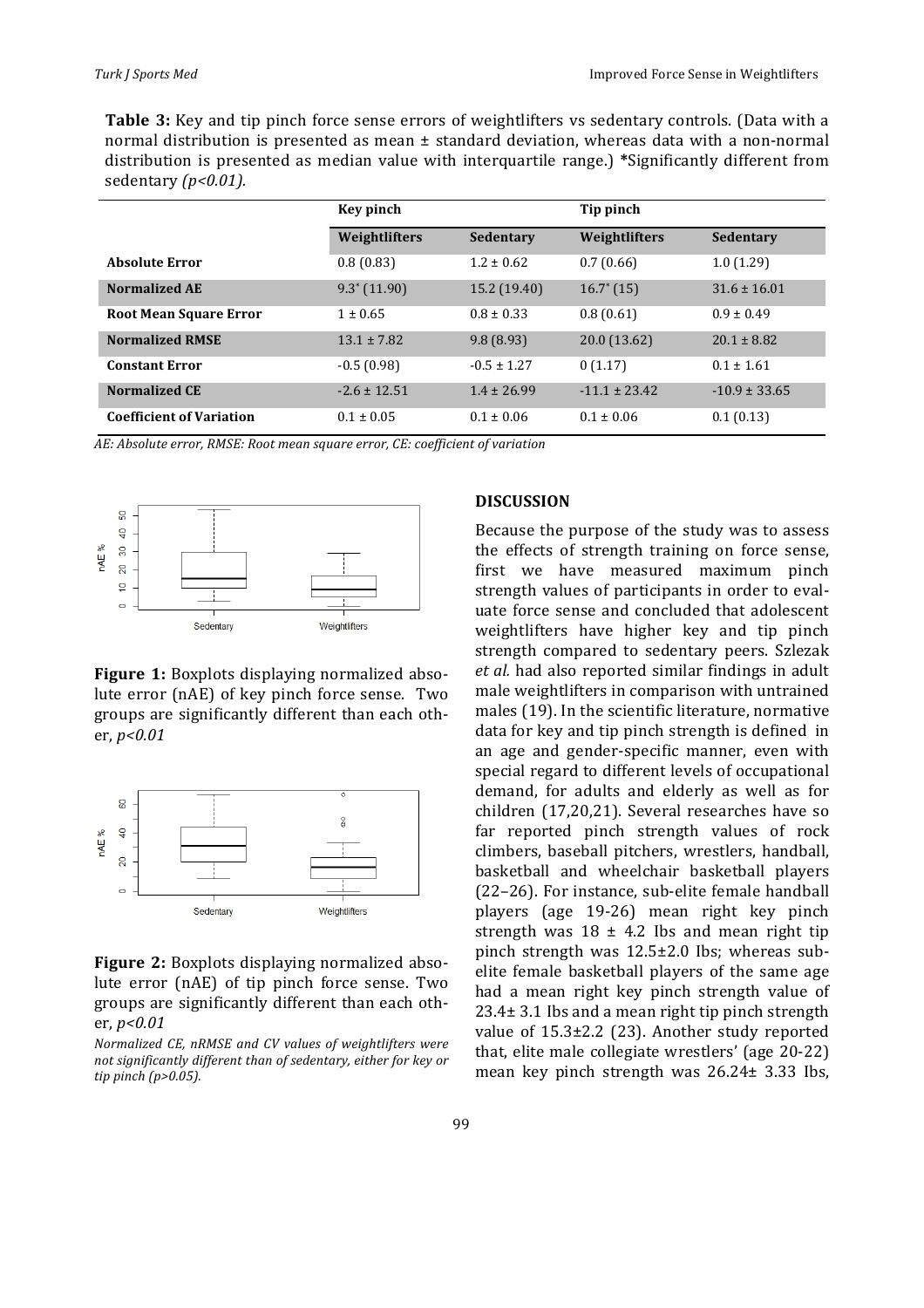whereas tip pinch strength was  $18.23 \pm 26.58$  lbs (24). High-school (age 15-17) baseball pitchers' pinch strength values were reported as  $8.8\pm1.5$ kg for key pinch strength and  $6.5 \pm 1.8$  kg for tip pinch strength (25). Literature on pinch strength measurements of weightlifters is still very limited. In addition to its main research purposes, this study also presents normative data of pinch strength values for female adolescent weightlifters that are significantly higher than sedentary peers.

Essentially, in this study it was aimed to investigate the long-term effects of weightlifting training on pinch force sense. Indeed, we have observed that elite adolescent weightlifters display higher accuracy in both key and tip pinch force sense compared to sedentary peers. However, long-term weightlifting training haven't improved precision in our study. Directionality of error in weightlifters', namely under-/overshooting also wasn't different than that of sedentary. 

Whether exercise associated improvement in force sense originates from central or peripheral mechanisms is yet to be revealed. There are several peripheral adaptations of mechanoreceptors to training. Muscle spindle reacts to training with some microlevel metabolic changes and with a decrease in the latency of the stretch reflex response and an increase in the amplitude at a more macro level (27). It is also proposed that a disinhibition or decreasing the sensitivity of Golgi tendon organ via strength training is possible and in fact this is part of athletic training (28). On the other hand, central adaptations are also hypothesized to contribute to improvements in force sense. It can be speculated that well-known effects of training, such as alterations in corticospinal excitability and the size of motor evoked potentials may have played a part in higher accuracy observed in weightlifter group (29). Also, repeated practice of a motor skill causes plastic changes in central nervous system, in other words training can increase cortical representation of the joints resulting in improved proprioception (30).

There are several limitations of this study. One is that our participants consist of only females, which is hindering gender comparisons. The possible effects of menstrual cycle on strength were not taken into account as well. Limited number and the lack of standardization of participants according to developmental stage are other major limitations of this study.

#### **CONCLUSION**

Adolescent female weightlifters had higher tip and key pinch strength values than sedentary controls. Results of this study have also demonstrated that regular weightlifting training improves accuracy in pinch force sense, without affecting precision or directionality of error. The accuracy of force sense in adult or senior weightlifters should also be investigated with further studies.

**Acknowledgements:** We kindly thank all volunteers who participated in our study and the coaches for their kind support.

**Declaration of Conflicting Interests:** The Authors declare that there is no conflict of interest.

Funding: This research did not receive any specific grant from funding agencies in the public, commercial, or not-for-profit sectors.

#### **REFERENCES**

- 1. Buzzard BM. Proprioceptive training in haemophilia. *Haemophilia*. 1998;4(4):528–31.
- 2. Riemann BL, Lephart SM. The sensorimotor system, part I: the physiologic basis of functional joint stability. *J Athl Train*. 2002;37(1):71–9.
- 3. Han J, Waddington G, Adams R, Anson J, Liu Y. Assessing proprioception: A critical review of methods. *J Sport Heal Sci*. 2016;5(1):80–90.
- 4. Chang H-Y, Chou K-Y, Lin J-J, Lin C-F, Wang C-H. Immediate effect of forearm Kinesio taping on maximal grip strength and force sense in healthy collegiate athletes. *Phys Ther Sport*. 2010;11(4):122–7.
- 5. Dover G, Powers ME. Reliability of Joint Position Sense and Force-Reproduction Measures During Internal and External Rotation of the Shoulder. *J Athl Train*. 2003;38(4):304–10.
- 6. Smith BI, Docherty CL, Simon J, Klossner J, Schrader J. Ankle Strength and Force Sense After a Progressive, 6-Week Strength-Training Program in People With Functional Ankle Instability. *J Athl Train*. 2012;47(3):282–8.
- 7. Niespodziński B, Kochanowicz A, Mieszkowski J, Piskorska E, Żychowska M. Relationship between Joint